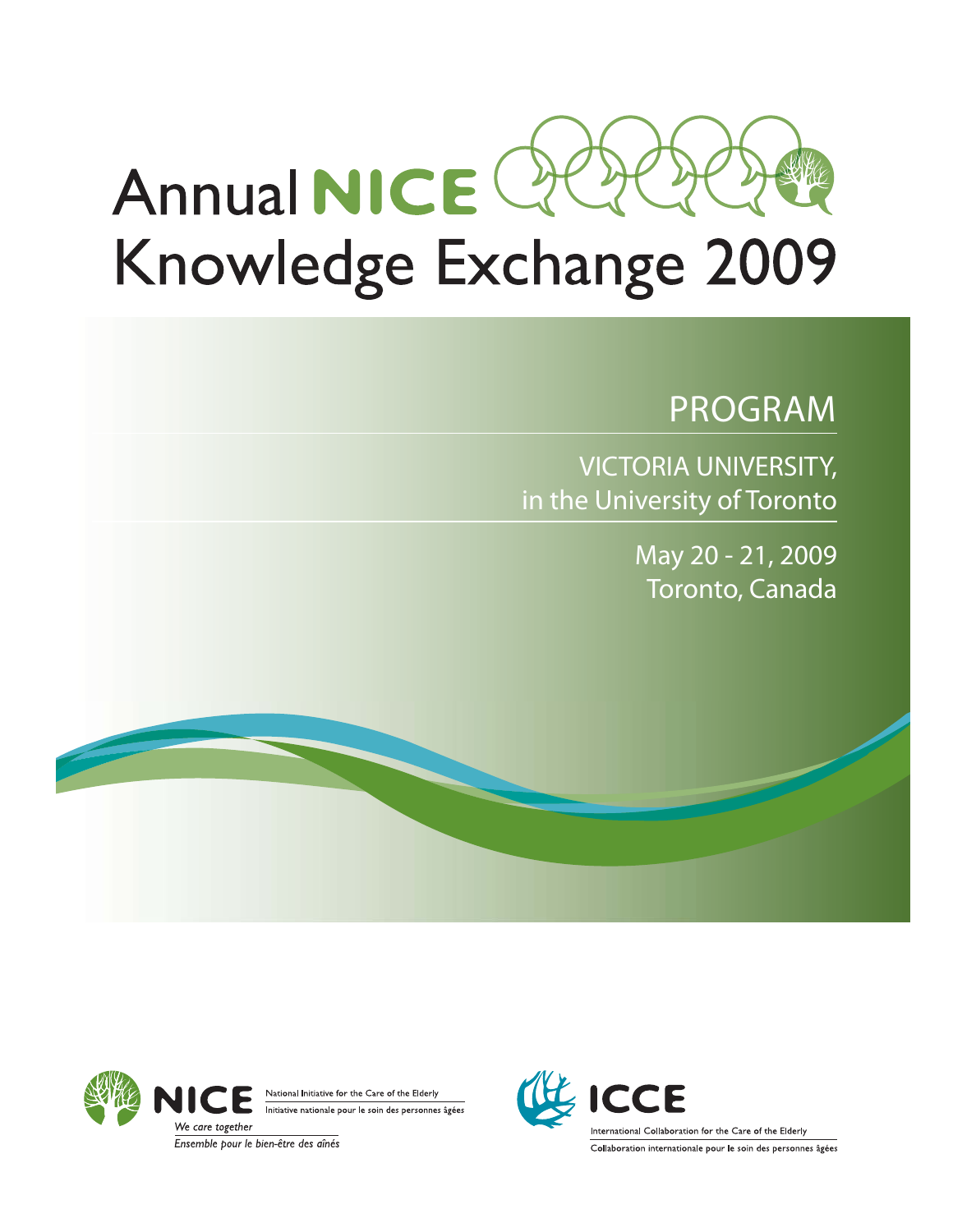



Core Funding for NICE, and the Annual NICE Knowledge Exchange



**Networks of Centres** of Excellence

Government of Canada Gouvernement du Canada Réseaux de centres d'excellence

**International Development** Research Centre



**Conference Sponsors** 



New Horizons for Seniors Program, Human Resources and Skills Development Canada







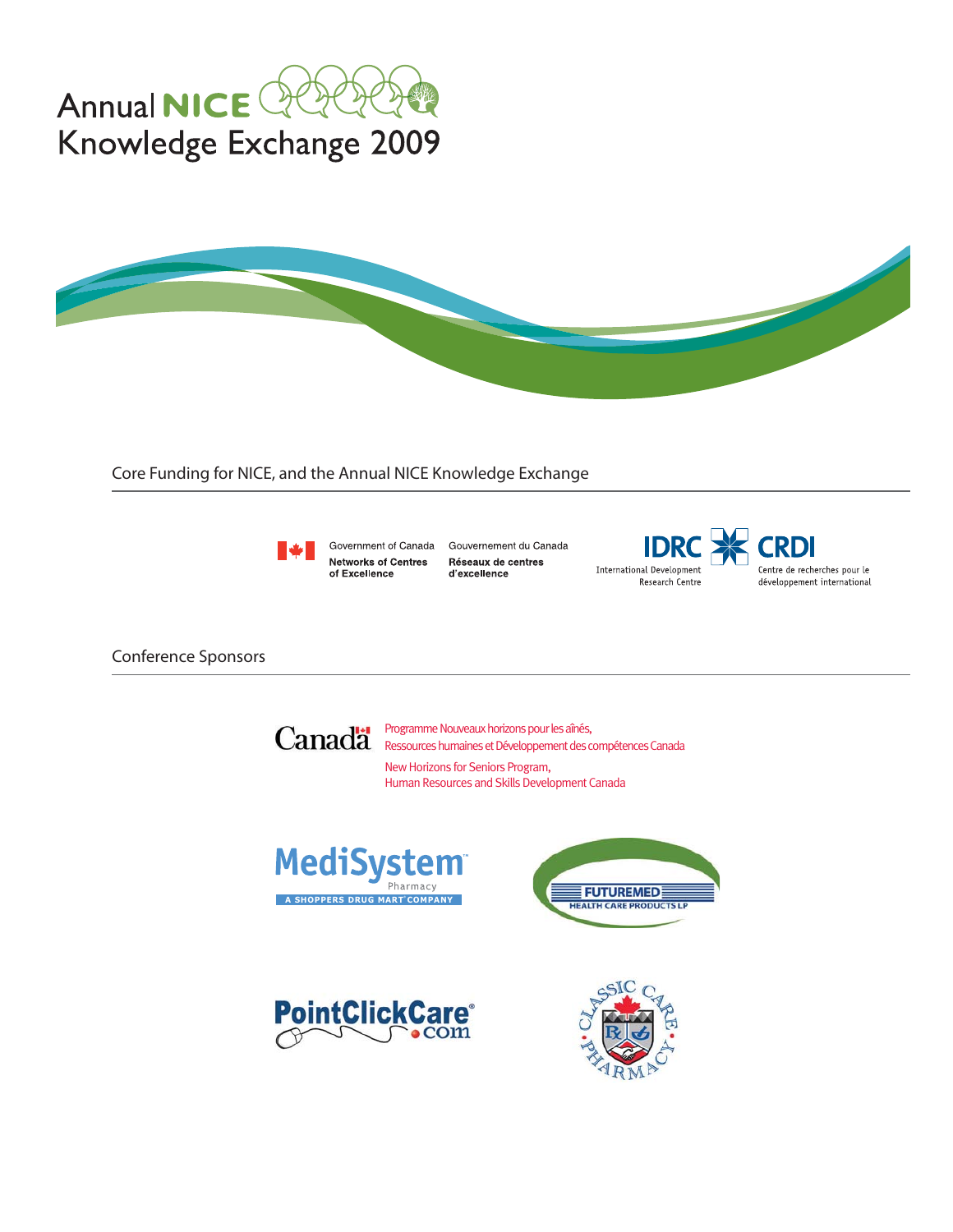

#### **WEDNESDAY, MAY 20, 2009**

**8:00 – 8:45 Registration** Victoria College, 1st Floor Foyer Victoria University, in the University of Toronto

**8:00 - 8:45 Breakfast** Burwash Hall, 89 Charles Street West, University of Toronto

**8:45 - 9:00 Opening Remarks** Burwash Hall

**9:00 - 10:00 Keynote Address**

Burwash Hall **S. Jay Olshansky,** University of Illinois at Chicago. *The Rise and Fall of Human Longevity in the 21st Century* 

#### **10:00 - 10:30 Break & Poster Viewing**  NICE Student Poster Competition and

SHRTN Community of Practice Posters Victoria College, & Alumni Hall, 1st Floor Foyer

**10:30 - 12:00 Session 1 Knowledge Transfer Workshops** Victoria College

Please refer to the table below

#### May 20, 2009, Toronto, Canada

**12:00 - 1:00 Barbeque Luncheon** Victoria College Quad

**1:00 – 2:30 Session 2 Knowledge Transfer Workshops** Victoria College

Please refer to the table below

**2:30 - 3:00 Break & Poster Viewing** NICE Student Poster Competition and SHRTN Community of Practice Posters Victoria College, & Alumni Hall, 1st Floor Foyer

**3:00 – 4:30 Session 3 Knowledge Transfer Workshops** Victoria College

Please refer to the table below

**4:30 - 5:00 Wrap-Up & Announcements** Victoria College, Chapel (2nd floor)

**5:00 - 6:30 Elder Abuse Theme Team Meeting** Victoria College, Room 115

**7:00 - 9:00 S Director's Reception** (Pre-registered participants only)

#### **Workshop Locations**

This list is provided for information only.

Please attend the workshop sessions you registered for as per your personal conference schedule.

| Workshop                                                                                         | Facilitator                                         | Classroom (Victoria College) |
|--------------------------------------------------------------------------------------------------|-----------------------------------------------------|------------------------------|
| Finding and Using Evidence Effectively:<br>Getting Evidence into Practice                        | <b>Philip Davies</b>                                | 212                          |
| LEADerShip that Cares: Mobilizing<br>Knowledge and Resources to Improve<br>Care for Older Adults | <b>Graham Dickson</b>                               | 115                          |
| Knowledge Mobilization: Making What<br>You Know Ready for Service and Action                     | <b>Peter Levesque</b>                               | 215                          |
| Research (Knowledge) Use in Elder Care:<br>What Do We Know?                                      | <b>Susan Slaughter</b><br><b>Anne-Marie Bostrom</b> | 206                          |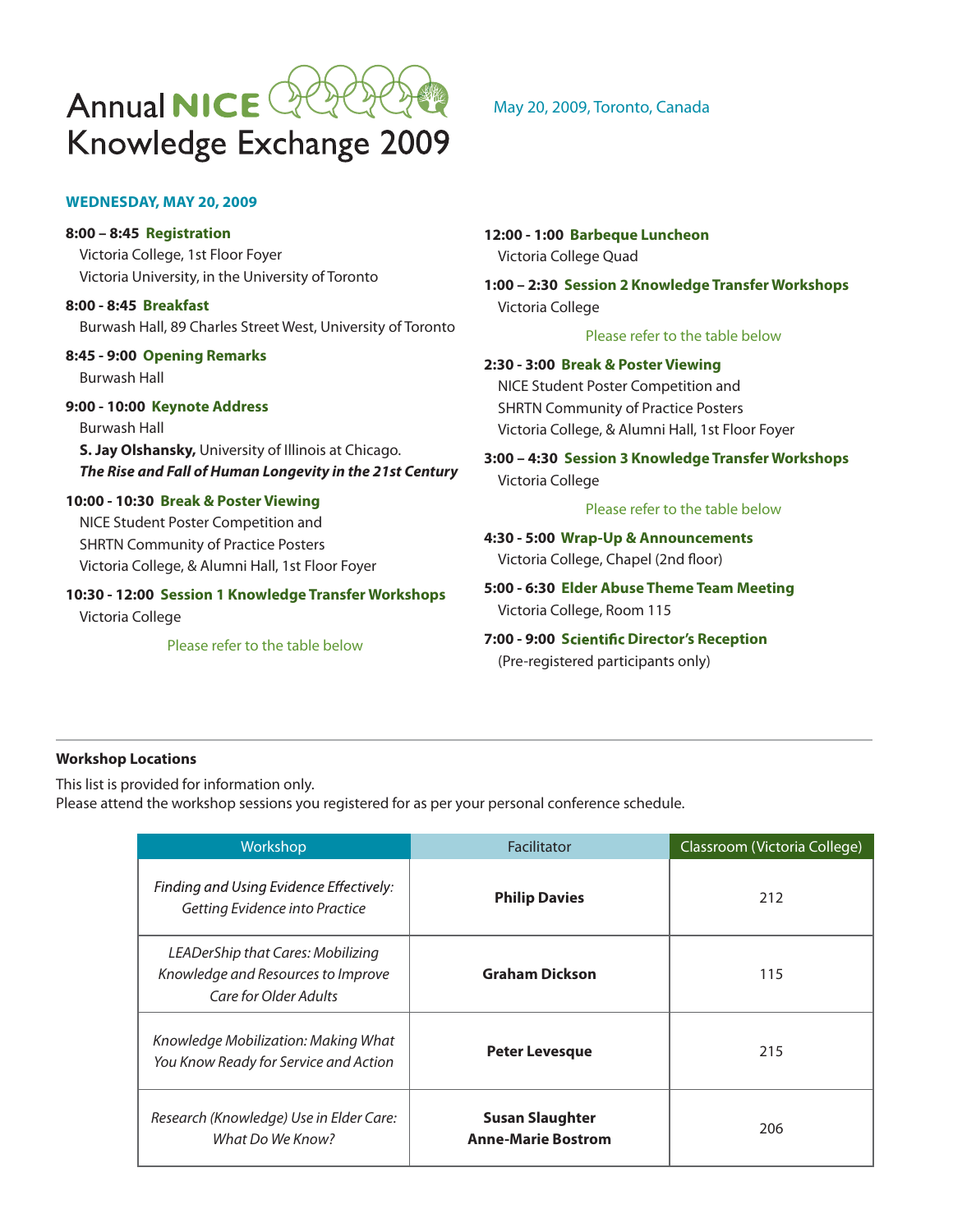

#### **THURSDAY, MAY 21, 2009**

#### **8:00 – 8:45 Registration**

Victoria College, 1st Floor Foyer Victoria College, in the University of Toronto

**8:00 - 8:45 Breakfast** Burwash Hall, 89 Charles Street West, University of Toronto

**8:30 - 8:45 Opening Remarks**

Burwash Hall

#### **8:45 - 9:45 NICE Theme Team Guest Speakers**

**Caregiving: Nadine Janes**, West Park Healthcare Centre Victoria College, Room 206

**Dementia Care: Kenneth Rockwood**, Dalhousie University Victoria College, Room 101

 **Elder Abuse: Special Panel on Elder Abuse Awareness, Prevention and Management: Toni Antonucci**, University of Michigan;  **Georgia Anetzberger**, Cleveland State University;  **Pamela Teaster**, University of Kentucky Victoria College, Room 115

**End-of-Life Issues: Larry Librach**, University of Toronto Victoria College, Room 212

 **Mental Health: Mary Ritchie**, Capital Health, Nova Scotia Victoria College, Room 215

#### **9:45 - 10:30 Break & Poster Viewing**

 NICE Student Poster Competition and SHRTN Community of Practice Posters, Victoria College & Alumni Hall, 1st Floor Foyer

#### **10:30 - 12:00**

#### **International Knowlege Transfer in Aging: International Collaboration for the Care of the Elderly (ICCE)**

Victoria College, Chapel (2nd floor)  **Bilkish Cassim**, University of KwaZulu-Natal **Thomas Goergen**, German Police University **Edward Leung**, Hong Kong Association of Gerontology

#### May 21, 2009, Toronto, Canada

**Ariela Lowenstein**, University of Haifa **Marion McMurdo**, University of Dundee **David O'Brien,** International Development Research Centre (Canada) **Bridget Penhale** , **Katrin Seeher**, University of New South Wales **K.L. Sharma**, Indian Gerontological Association **12:00 - 1:15 Annual General Meeting and Special Meeting of the Members, National Initiative for the Care of the Elderly** Victoria College, Room 115 **NICE Members attending the AGM:**  Lunch will be served in the foyer of Victoria College. **Participants not attending the AGM:**  Lunch will be served in Burwash Hall. **1:15 - 2:45 Ethnicity and Aging: Research Implications for Policy and Practice** Victoria College, Chapel (2nd floor)  **James S. Jackson**, University of Michigan **Ann H. Kim**, York University **Karen M. Kobayashi**, University of Victoria **Daniel Lai**, University of Calgary **2:45 - 3:00 Break** Burwash Hall **3:00 - 4:30 Moving Knowledge into Practice Panel** Burwash Hall Chair: **James Conklin Olayinka Ajomale**, Centre on Ageing, Development & Rights of Older Persons in Nigeria **Ed Lum**, Hamilton Police Service **Adrian Mota**, Canadian Institutes of Health Research **Elizabeth Santos**, University of Rochester **Sandy Stemp**, SHRTN Community of Practice on Aging and Developmental Disabilities **Christina Wolf**, Ottawa Police Service **4:30 - 4:45** 

**Closing Remarks and Student Poster Competition Awards** Burwash Hall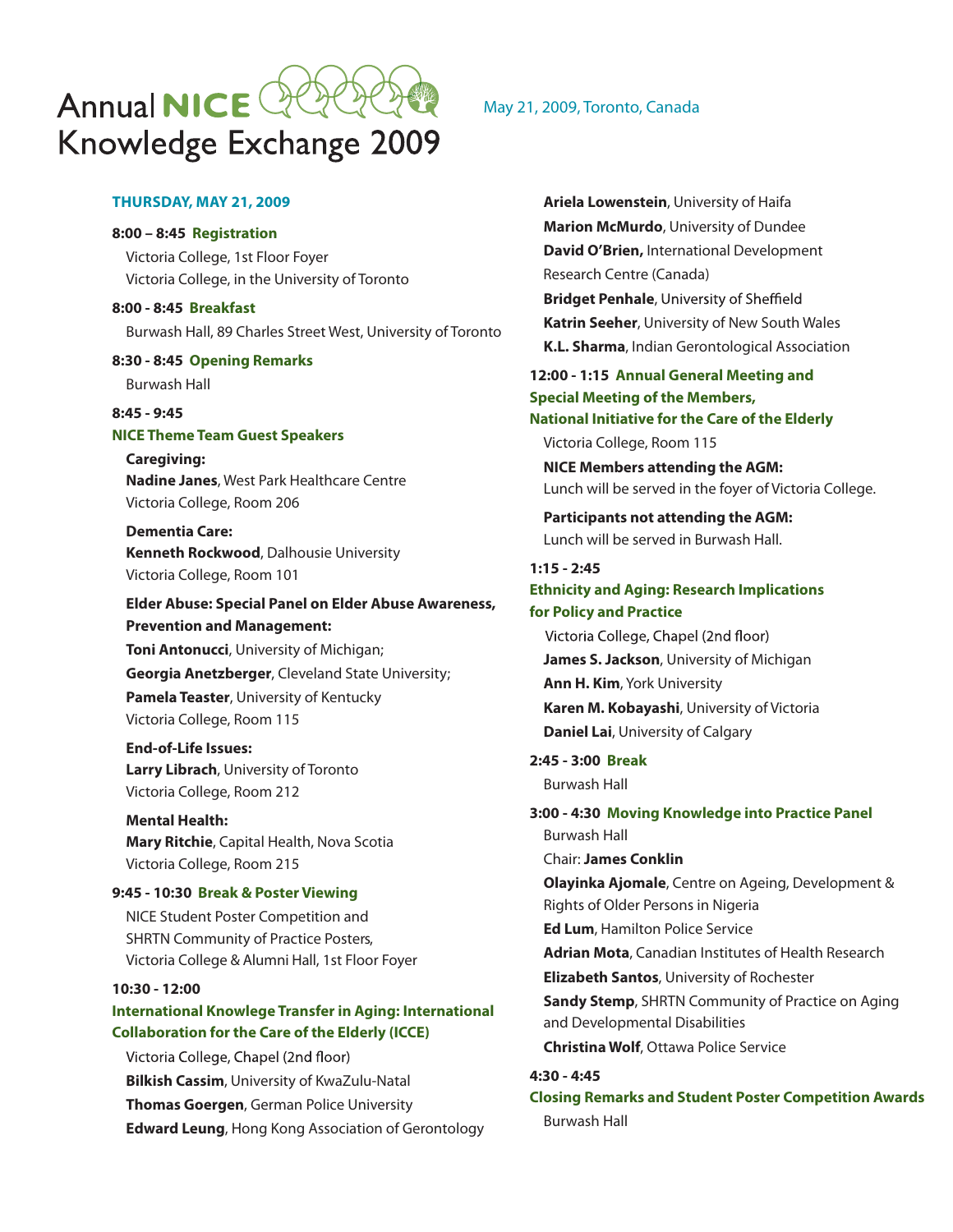## Annual **NICE**  $\mathbb Q$ Knowledge Exchange 2009

#### Keynote Speaker

**S. Jay Olshansky** received his Ph.D. in Sociology at the University of Chicago in 1984. He is currently a Professor in the School of Public Health at the University of Illinois at Chicago and a Research Associate at the Center on Aging at the University of Chicago and at the London School of Hygiene and Tropical Medicine.

The focus of his research to date has been on estimates of the upper limits to human longevity, exploring the health and public policy implications associated with individual and population aging, forecasts of the size, survival, and age structure of the population, pursuit of the scientific means to slow aging in people (The Longevity Dividend), and global implications of the re-emergence of infectious and parasitic diseases. During the last eighteen years,

Dr. Olshansky has been working with colleagues in the biological sciences to develop the modern "biodemographic paradigm" of mortality - an effort to understand the biological nature of the survival and dying out processes of living organisms. Dr. Olshansky's work on biodemography has been funded by a Special Emphasis Research Career Award (SERCA) and Independent Scientist Award (ISA) from the National Institute on Aging – awards that were designed to permit him to obtain additional graduate-level training in the fields of evolutionary biology, molecular biology, genetics, epidemiology, population biology, anthropology and statistics.

Dr. Olshansky is an Associate Editor of the Journal of Gerontology: Biological Sciences and Biogerontology, he is on the editorial board of several other scientific journals, and is a member of the American Association for the Advancement of Science, the New York Academy of Sciences, and the Gerontological Society of America.

Dr. Olshansky is also listed in Who's Who in Science and Engineering, Who's Who in American Education, Who's Who in Medicine and Healthcare, American Men & Women of Science, and Who's Who in America. He was an invited speaker at the December, 2002 President's Council on Bioethics, Fortune Magazine's 2004 Brainstorm meeting, the 2004 Nobel Conference devoted to the science of aging, the Institute of Medicine -- 2004, the 2005 UNESCO conference on Health and Longevity in Paris, the 2007 United Nations conference on Health and Aging, the 2007 World Ageing and Generations conference in Switzerland, and the 2007 Global Financial Services CEO Roundtable in Italy, and he has testified before the trustees of the Social Security Administration where his research has influenced forecasts of the nation's entitlement programs.

Dr. Olshansky is the recipient of a 2005/2006 Senior Fulbright Award to lecture in France; he is an adviser to U.S. Preventive Medicine; he is a founding member of the HSBC Global Commission on Ageing and Retirement; he is a member of the new MacArthur Foundation Network on an Aging Society; he is a member of the World Economic Forum; he has been invited to lecture on aging throughout the world; and has participated in a number of international debates on the future of human health and longevity. Dr. Olshansky is the first author of The Quest for Immortality: Science at the Frontiers of Aging (Norton, 2001).

#### Conference Information

**Biographies for the workshop facilitators and speakers can be found on our website at www.niceke.ca.**



#### **National Initiative for the Care of the Elderly**

222 College Street, Suite 106 Toronto, Ontario, Canada M5T 3J1

Phone: 416-978-0545 Fax: 416-978-4771 E-mail: nicenet@utoronto.ca Web: **www.nicenet.ca**

NICE expresses its great thanks to our Board of Directors, our Theme Team and Committee Chairs, and all of our members for their hard work in making NICE a success.

We also wish to thank our government funders and corporate sponsors, and we are most grateful to our staff and volunteers for their help with this conference.





ational Collaboration for the Care of the Elderly ionale pour le soin des personnes âgée: